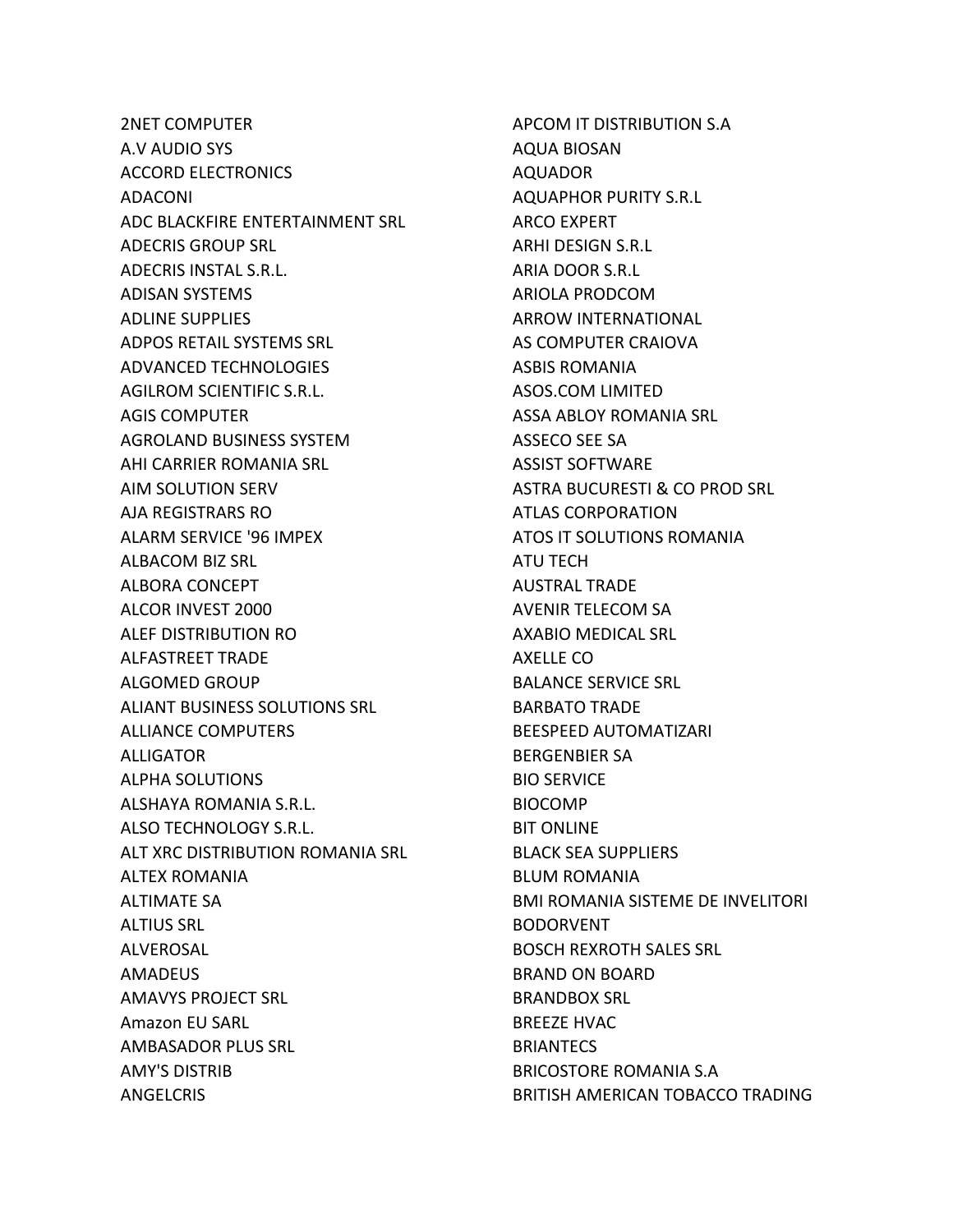BTL ROMANIA APARATURA MEDICALA BURU TRANSILVANIA SRL CABUR ROMANIA SRL CANTECMED SRL CARDEX ROM SRL CARGO STAR TRADING S.R.L. CAROTEX INTERNATIONAL CARREFOUR ROMANIA CARTO PLAST CASA IDEEA GROUP SRL CASE CALDUROASE SRL CASTEL DISTRIBUTION CD MEDIA SOCIETAS EUROPAEA OF TRADING AND SALE OF SOFTWARE AND MULTIMEDIA OPTICAL SYSTEMS S.E. CENTRO GROUP PROFESIONAL TM CENTRUL PENTRU SERVICII DE RADIOCOMUNICATII CERTO INDUSTRIE CERTO INOVATII S.R.L. **CERTSIGN** CG NEW VISIONS CHRONOSTYLE INTERNATIONAL SA CIATO GALVANOTEHNIC CLARITECH SRL CLEVER SERVICES S.R.L. CLICO SOLUTIONS CLIMA TECH SRL CM Metal TRADING CMC ONLINE MALL COCA-COLA HBC ROMANIA SRL COLGATE – PALMOLIVE COMANDOR INTERNATIONAL COMLIBRIS SRL COMPUTERLAND ROMANIA S.R.L. COMTEC 2000 INC SRL CONSTALARIS COPY COMPUTER COSMETICS ORIFLAME ROMANIA SRL CREASOFT IT S.R.L CRISTAL SRL

CROWN COOL CT DISTRIBUCIJA **CYBERNET** CYC LIGHTING FORTUNE D&G GROUP S.R.L DA YE COMERCIAL S.R.L. DACORA PRINT DACORUM GRUP DAI - TECH DAIKIN AIRCONDITIONING CENTRAL EUROPE - ROMANIA SRL DAJAR HOME &GARDEN SRL DALLMAYR VENDING OFFICE DANFOSS SRL DANUBIUS EXIM DARER PRESCOM DATANET SYSTEMS DATASOFT SRL DEDEMAN SRL DENTOTAL PROTECT SRL DESERTA DESPEC INTERNATIONAL S.A. DETLEH SRL DETOP ONLINE DHS BIKE PARTS S.R.L. DIAMEDIX IMPEX DIENERGY ROMANIA SRL DIGILENT RO DIGITAL DENTISTRY DIGITAL GRAFIX GRUP DIGITAL PERSPECTIVE DIGITAL SATELIT SRL DIRECT PHARMA LOGISTICS **DOCENTRIS** DPHONE RETAIL S.R.L. DTL MEDICAL DUCTIL SA E.ON ENERGIE ROMANIA SA ECOLIGHT ELECTRIC SRL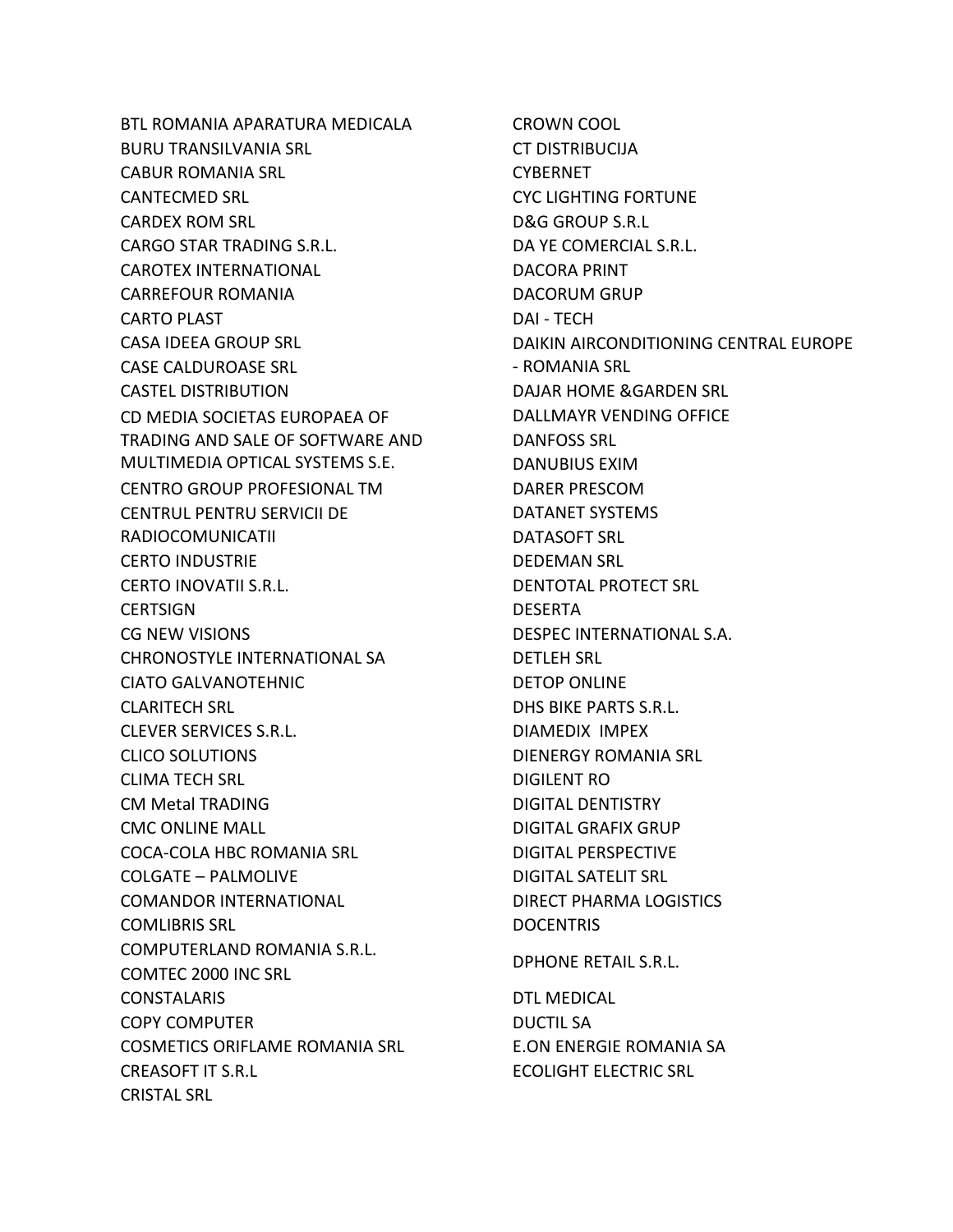## ECOROM DISTRIBUTION

EEE SA EGGER ROMANIA ELECTRA ELECTRIC WHEELS S.R.L. ELECTROGLOBAL ELECTRO-LIGHT ART SRL ELECTROLUX ROMANIA SA ELECTRONIC BDK SRL ELEFANT ONLINE SA ELGEKA- FERFELIS ROMANIA SA ELKOTECH ROMANIA ELPREST ELVADA COMPANY SRL EMERSON PROCESS MANAGEMENT ROMANIA SRL ENEL ENERGIE ENEL ENERGIE MUNTENIA SA ENEL X ROMANIA S.R.L. ENEL X WAY ROMANIA SRL ENEROPTIM ENTERPRISE BUSINESS SYSTEMS ENTERPRISE SERVICES ROMANIA SRL ERBE MARKETING ERFI KIDS ERICSSON ANTENNA TECHNOLOGY ROMÂNIA S.R.L. EURO GAMES TECHNOLOGY ROMANIA EURO METERS SRL EURO PRINT SHOP EURO SANGIFT EUROCAS TEHNICA ALIMENTARA SRL EUROCOM SA EURODIDACTICA EUROKOMAX EUROPROIECT SRL EUROSPORT DHS EVOTRACKING EXPERT MOLDOVA TRADING EXPERT SOLUTIONS

EXPERTAROM FOOD INGREDIENTS EXPERTISSA HQ S.R.L EXPRESS CAFFEE EXPRESS INSTALL DISTRIBUTION EXPRESSOFT TECHNOLOGY EYECON MEDICAL F64 STUDIO SRL FABORY SRL FALKOR SRL FELDER GRUPPE ECHIPAMENTE FISCAL MEMORY CONCEPT FISCHER FIXINGS ROMANIA SRL FLIR INTEGRATED IMAGING SOLUTIONS INC FOCUS TRADING 94 FORTE SYSTEMS **FRIGOREX** FUCIDA LIGHTING SRL GAMEX SRL GARDINERY INTERNATIONAL GAS ALARM SERVICES SRL GBC EXIM **GEBERIT** GENCO TRADE GENERAL SECURITY GERI TRADING SRL GERMAN ELECTRONICS GEWISS ROMANIA GIA SISTEM GIANT STAR GLEN DIMPLEX ROMANIA S.R.L. GLOBAL BEAUTY DISTRIBUTION GLOBAL SYSTEMS COMMUNICATIONS GLOBELA TRADE SRL GLOVE TECHNOLOGY SRL GOLDEN FISH GOLDEN LUCK SRL GOURMET COFFEE SRL GREEN IDEAS GROUP MTC GRESON TRADE SRL GRUNDFOS POMPE ROMANIA GRUP TRANSILVAE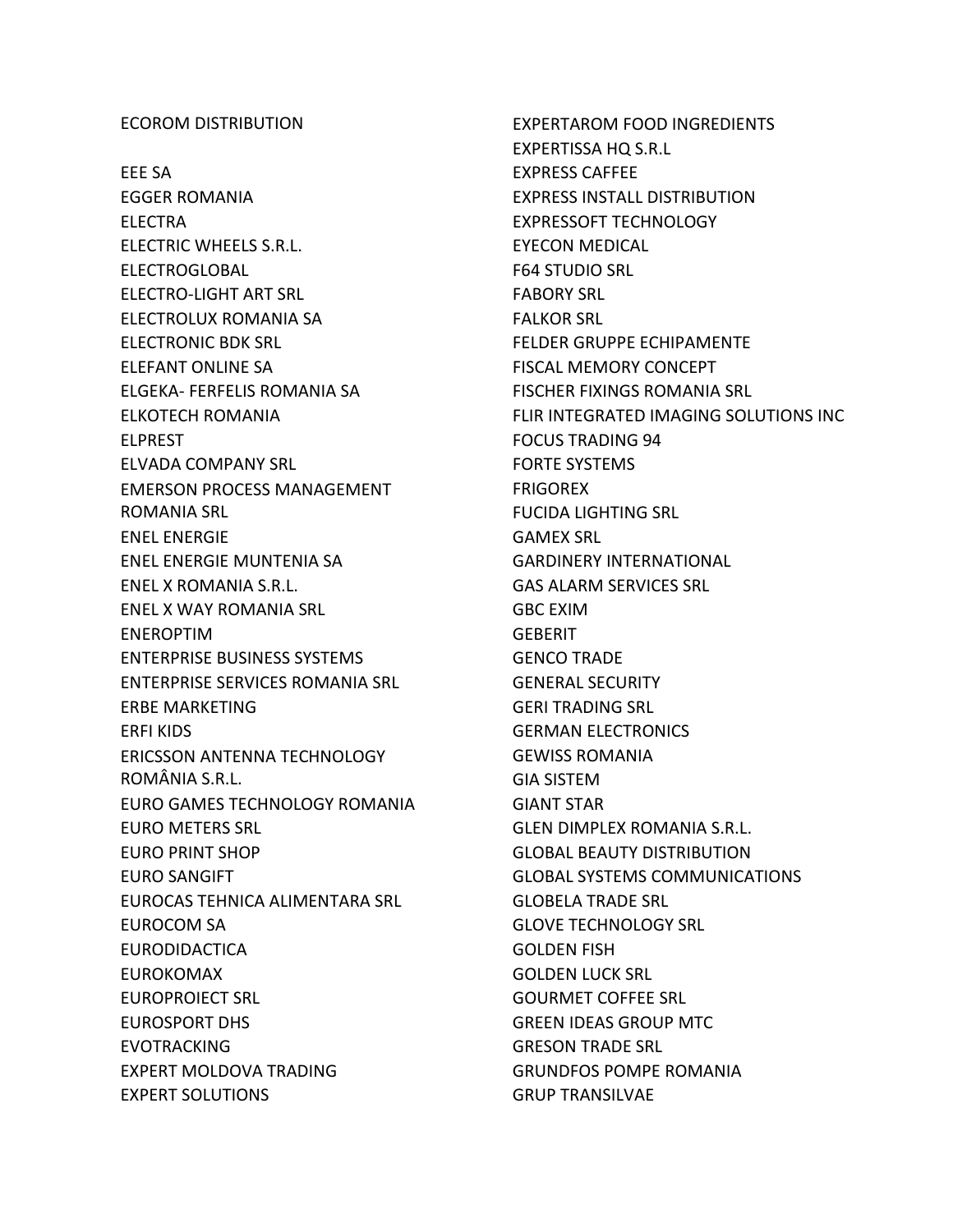GTS AUTOMATIZARI INDUSTRIALE GTS TELECOM SRL H2O INTERNATIONAL H2O SPORTS DISTRIBUTION SRL HABITAT ENERGY HAMA DISTRIBUTION ROMANIA SRL HARDEX PRODUCTS HAVI LOGISTICS HCT TRONIC SA HEINEKEN ROMANIA HELVETIC IMPEX HELVETICA SOLUTIONS HENDI FOOD SERVICE EQUIPMENT SRL HEWLETT PACKARD ENTERPRISE ROMANIA **SRL** HIKOKI POWER TOOLS ROMANIA HONEYWELL ELSTER ROMANIA HORECA EQUIPMENT SRL HORISTEL MUSIC HP INC ROMANIA S.R.L HUAWEI TECHNOLOGIES SRL HYDRA HYDROSYSTEMS SRL IBM Romania ICCO SYSTEMS IDM DINAMIC IFM ELECTRONIC SRL ILEX COM IMARK SISTEM IMPAR S.R.L IMPULSE ROMANIA IMSAT SERVICE CLUJ IMSOL COMMUNICATION S.R.L. INGRAM MICRO Distribution INNOVA ENGINEERING SRL INOXPRIM SRL INSPIRE THROUGH INTEND COMPUTER INTERACTIVE SYSTEMS &BUSINESS CONSULTING

INTERBRANDS MARKETING&DISTRIBUTION SRL INTERSOFEX SRL INTERTOY ZONE INTERVISION TRADING RO INTRAROM SA IOS SOFTWARE SOLUTIONS SRL ISTA ROMANIA SRL ISYS PROFESSIONAL IT BRIGHT SOLUTIONS S.R.L. ITALIA STAR COM DUE ITRADE INTEGRATED SYSTEMS JOHNSON HEALTH TECH ROMANIA JRO MASINI DE CUSUT INDUSTRIALE JULIUS MEINL ROMANIA SRL JUNGHEINRICH RECONDITIONARE ROMANIA SRL JUNGHEINRICH ROMANIA SRL JYSK ROMANIA KANLUX LIGHTING KARCHER ROMANIA SRL KATHREIN BROADCAST SRL KERNEL BALKANS KITCHEN SHOP KLUDI ROMANIA KMW SYSTEMS KOBER SRL KODIS PLUS S.R.L KONICA MINOLTA BUSINESS SOLUTIONS KRASSCOM TRADING KREATIV S.R.L KRONSEC CONCEPT SRL KYNDRYL ROMANIA S.R.L. LA FANTANA SRL LANCOM DISTRIBUTION LAZAR COMPUTER LDP CONSULTING & DISTRIBUTION SRL LECOM BIROTICA ARDEAL SRL LECTRA DEUTSCHLAND SRL ISMANING SUCURSALA CLUJ LEGRAND ROMANIA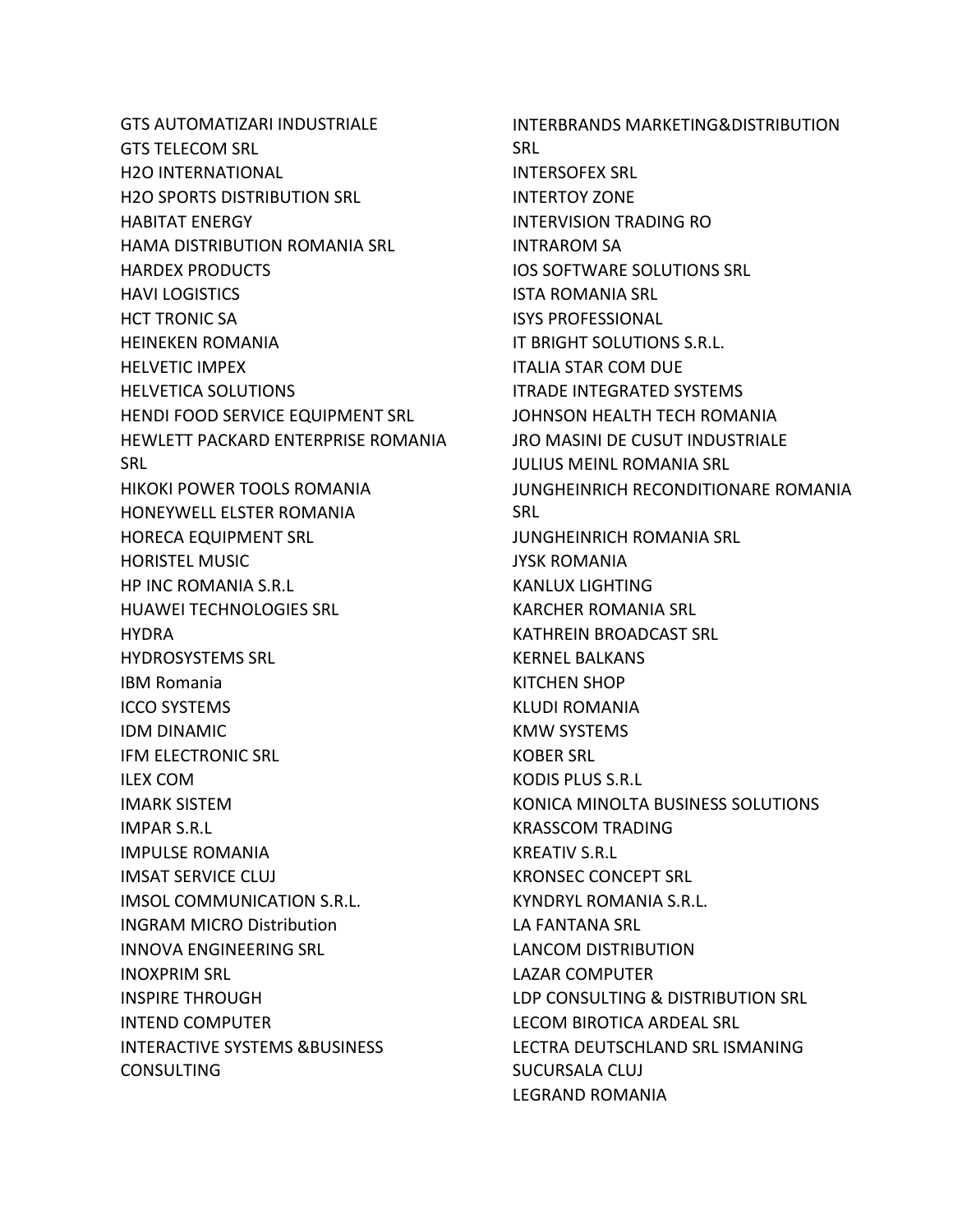LEIDA IMPEX SRL LEVIROM LEYKOM IMPORT-EXPORT LIGHTMAN LIGHTING SRL LILA ROSSA ENGROS SRL LINE GROUP LINK FIT SPORT SRL LOGIC COMPUTER SRL LOGICOM INFORMATION TECHNOLOGY DISTRIBUTION SRL LORIMAX 2000 IMPEX LORIMAX ELECTRONICS S.R.L. LTHD CORPORATION LUMY TOOLS TRANS SRL LUXURY KRONE TRADING M COPY MACRO INTERNATIONAL DISTRIBUTION MADD ELECTRONICS GROUP MADEX INTERNATIONAL MAFCOM MAGDOLNA IMPEX MAGICA INTERNATIONAL TRADE MAGISTER SOFTWARE SRL MAGNET CENTER S.R.L. MAGUAY COMPUTERS MAGUAY IMPEX MARELVI IMPEX MARTPLAST S.R.L. MATY IT & ELECTRONICS SRL MAZIO CAFFE SRL MB DISTRIBUTION MEDHOUSE DISTRIBUTION MEDIA CRUSHER S.R.L MEDICAL ESTETIC LINE SRL MEDICAL LOGISTIC MALL SRL MEDIPLUS EXIM SRL MEDISOL MEGA IMAGE MENDOLA PRO MENS MENTIS METATOOLS SRL

METRO CASH & CARRY ROMANIA MGT EDUCATIONAL MICHELIN ROMANIA S.A. MICRO COMP MICRO WORLD SRL MICROMEDIA SYSTEMS MICROSIF HARDWARE SRL MICROSOFT IRELAND OPERATIONS LIMITED MIDAS & CO MILLENIUM PRO DESIGN MILO TRADING 2000 MOBILIS MONDIAL SA MONVELLY TRADE SRL MULTI WILL RO NANCY TRADE SRL NATIONAL INSTRUMENTS ROMANIA NEC EASTERN EUROPE KFT BUFAPESTA SUCURSALA BUCURESTI NEODIGITAL NET BRINEL NET SYSTEM SRL NILFISK ADVANCE NOAA CONCEPT SRL NORELECTRIC S.R.L. NORIEL IMPEX SRL NOUA LUNI SRL NOVASERVIS FERRO GROUP S.R.L NXP SEMICONDUCTORS ROMANIA OMNIVET IMPEX OMV PETROM MARKETING ONITRADE LTD. SRL ONLINESHOP SRL OPEN MEDIA NETWORK S.R.L OPTIMUS DIGITAL ORANGE ROMANIA COMMUNICATIONS SA OZANA S.R.L PANORAMA TOUR INTERNATIONAL S.R.L. PANSIPROD DISTRIBUTIE SRL PARTNER CORPORATION PAYTEN PAYMENT SOLUTIONS SRL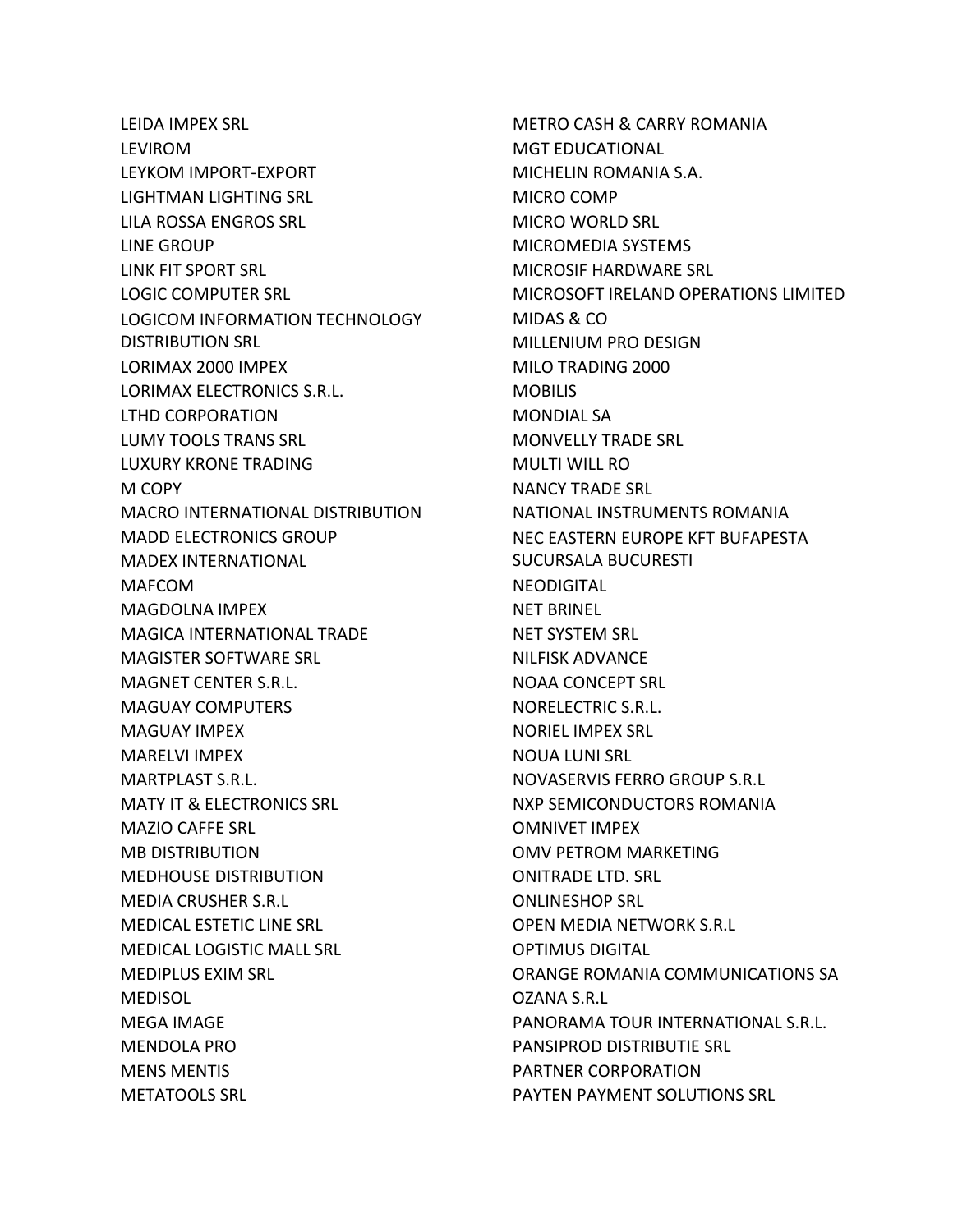PEAK TOYS DISTRIBUTION SRL PECEF TEHNICA PEDROLLO PENTAGON S.R.L PEPCO RETAIL SRL PERUVISION PHILIP MORRIS TRADING SRL PHONETASTIC GSM SRL PICCOLINO JUCARII SRL PIXELPEDIA SRL POLON-ALFA POS & HARD DISTRIBUTION PRIMATECH SRL PRIME COM TRADE NETWORK PRIME TELECOM SRL PRINTEC GROUP ROMANIA SRL PRION POCT SRL PRISMA INFO PRO GUITAR SRL PRO SYS PRO TEAM INNOVATION PROCOPET GROUP PROMELEK XXI SA PROMIDEA PROMO DESIGN CONSTRUCT SRL PROMO TROOPS PROSEP SRL PROTECTOR SYSTEM PROTON IMPEX 2000 SRL PROVISION SOFTWARE DIVISION PURMO GROUP ROMANIA SRL QNET INTERNATIONAL SRL QUALITY BUSINESS SOLUTIONS QUARTZ MATRIX QUBE NET RCW ROMANIA SRL RECOMMERCE DEVICES AND SOLUTIONS RO S.R.L. RED BULL ROMANIA REMARKT MAGAZINE SRL RESEL

RESIO ELECTRONIC REWE PROJEKTENTWICKLUNG ROMANIA SRL REWE ROMANIA RIELLO UPS ROMANIA RO SOFTWARE HOUSE ROBERT BOSCH SRL ROCAST NORD ROEL SRL ROLL FAST ROM TEAM SOLUTIONS ROMANIA HYPERMARCHE ROMANIA XIAOMI COMMUNICATION TECHNOLOGY S.R.L. ROMANIAN BUSINESS CONSULT S.R.L. ROMDATA AQ ROMSERVICE TELECOMUNICATII ROMSYM DATA ROPECO BUCURESTI ROTTNER SECURITY ROMANIA ROYAL COMPUTERS S&L TRUST CONSTRUCT SRL S&T ROMANIA SALA IMPEX SALONPRO SAMA CONSUL SAMSUNG ELECTRONICS AIR CONDITIONER EUROPE B.V. SAMSUNG ELECTRONICS ROMANIA SARMASIK MACHINES SARNADO KITCHEN SRL SAT AN IMPEX SAV TECHNOLOGY SOLUTIONS SCALEIT S.R.L SCHACHERMAYER ROMANIA SCHIESSL FRIGOTEHNIC ROMANIA SCHNEIDER ELECTRIC ROMANIA SCRIBANT DISTRIBUTION SECPRAL COM SRL SECPRAL PRO INSTALATII SEDONA ALM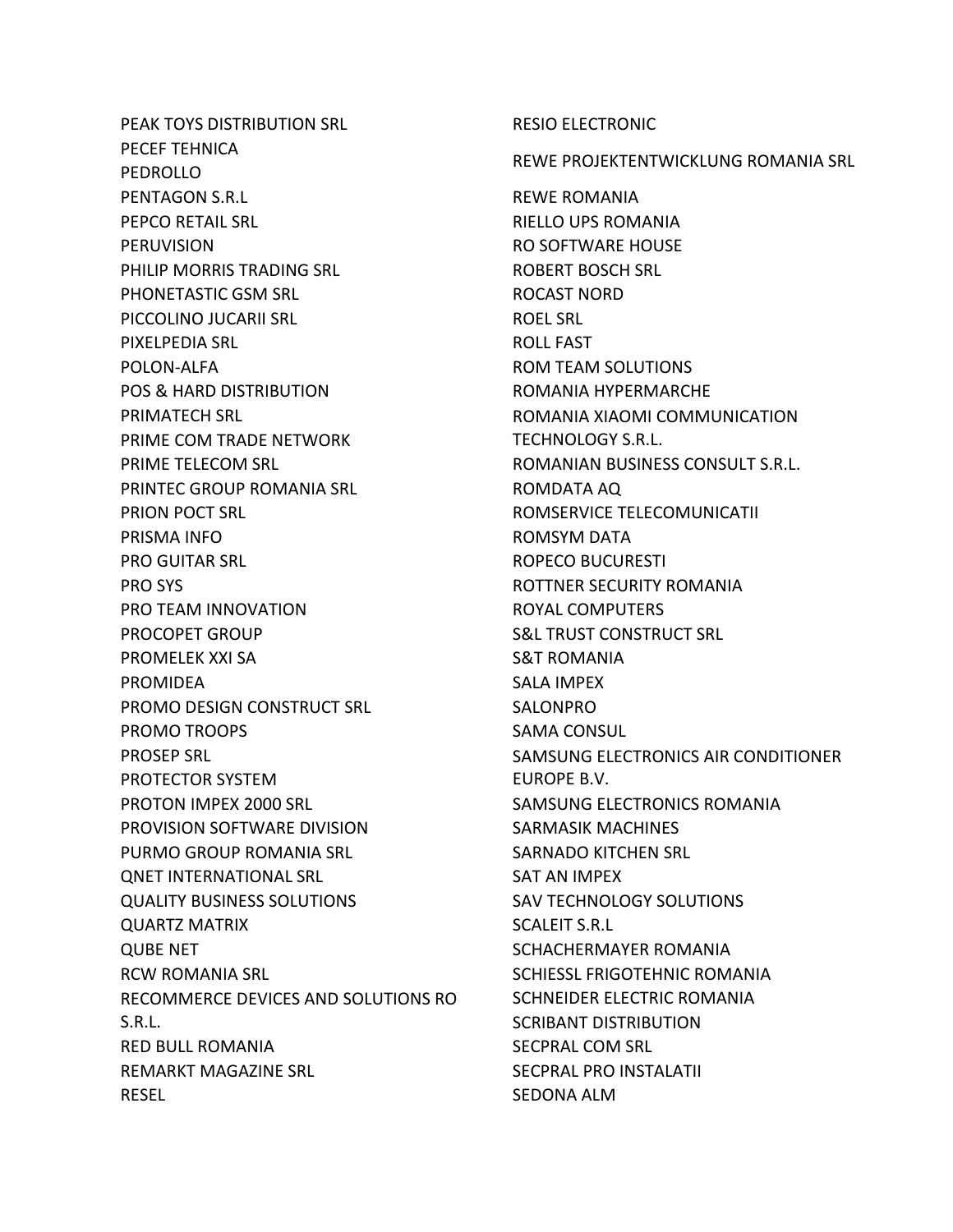SELENIU 97 SERVCOM SRL SENTOSA IMPEX SEPHORA COSMETICS ROMANIA S.A. SERVEL SEVEN PRO DISTRIBUTION SIEL INVEST SILMAR 2000 ELECTROCASNICE SIMBA TOYS ROMANIA SIMETRIX NET SIMPLYLINE SRL SIMTEL TEAM S.A. SINTEZIS BIROTICA SMART ID DYNAMIC SMART INTEGRATED SOLUTIONS SMART TOOLS DISTRIBUTION SOBIS SOLUTION SOCOMEC ROMANIA SOLEXIM POLYMERS SOLITON COMPUTERS SOMFY SOMOGYI ELEKTRONIC SOUND MASTERS SOUTH SURVEYNG AND MAPPING INSTRUMENTS S.R.L. SPEARHEAD SYSTEMS S.R.L SPORT FACTORY SPORT PARTNER DISTRIBUTION SRL SPOT VISION LIGHTING DISTRIBUTION SPRINT BIKE SPORT SPYSHOP SRL STANLEY BLACK&DECKER ROMANIA STARC4SYS SRL STEFANCLAYT STILL MATERIAL HANDLING ROMANIA STRAUSS ROMANIA STUDIO MODERNA S.A. SUN AUDIO ELECTRONICS SUNLIGHT INDUSTRIAL SWS INTERNATIONAL SYKES ENTERPRISES SYNOTECH GLOBAL SERVICES ROMANIA

SYNTTERGY CONSULT SYSCAD SOLUTIONS SRL **SYSCO** SYSTEM PLUS SZ.M COM T&T Consulting 2001 TAGU LOLIUM SRL TDF POMPE TECH DATA ADVANCED SOLUTIONS TECH DATA DISTRIBUTION SRO PRAGA - SUCURSALA BUCURESTI TECH-CON INDUSTRY S.R.L. TECHNOELECTRIC TECLA EXIM S.R.L TEHNIC B TEHNO BIONIC S.R.L. TEHNO ELECTRIC TEHNO INDUSTRIAL TEHNO SERVICE SRL TEHNOPROD PLAST **TELECLUB** TELEKOM ROMANIA MOBILE COMMUNICATIONS SA TELELINK SERVICES ROMANIA SRL TELESYSTEM TERAX SRL TESLA MOTORS ROMANIA S.R.L. TEST TRADING SRL THINQ HOME&DECO S.R.L. THONAUER AUTOMATIC SRL TIEMME SYSTEMS SRL TOKO SRL TONER TOP EDGE ENGINEERING TOP INVEST COM SRL TOP LINE EUROPA TOPEX TOOLS ROMANIA SRL TORA SECURITY SYSTEMS TORNADO GOMAR TRADE TORNADO TECHNOLOGY TORNADO TRADE DISTRIBUTION